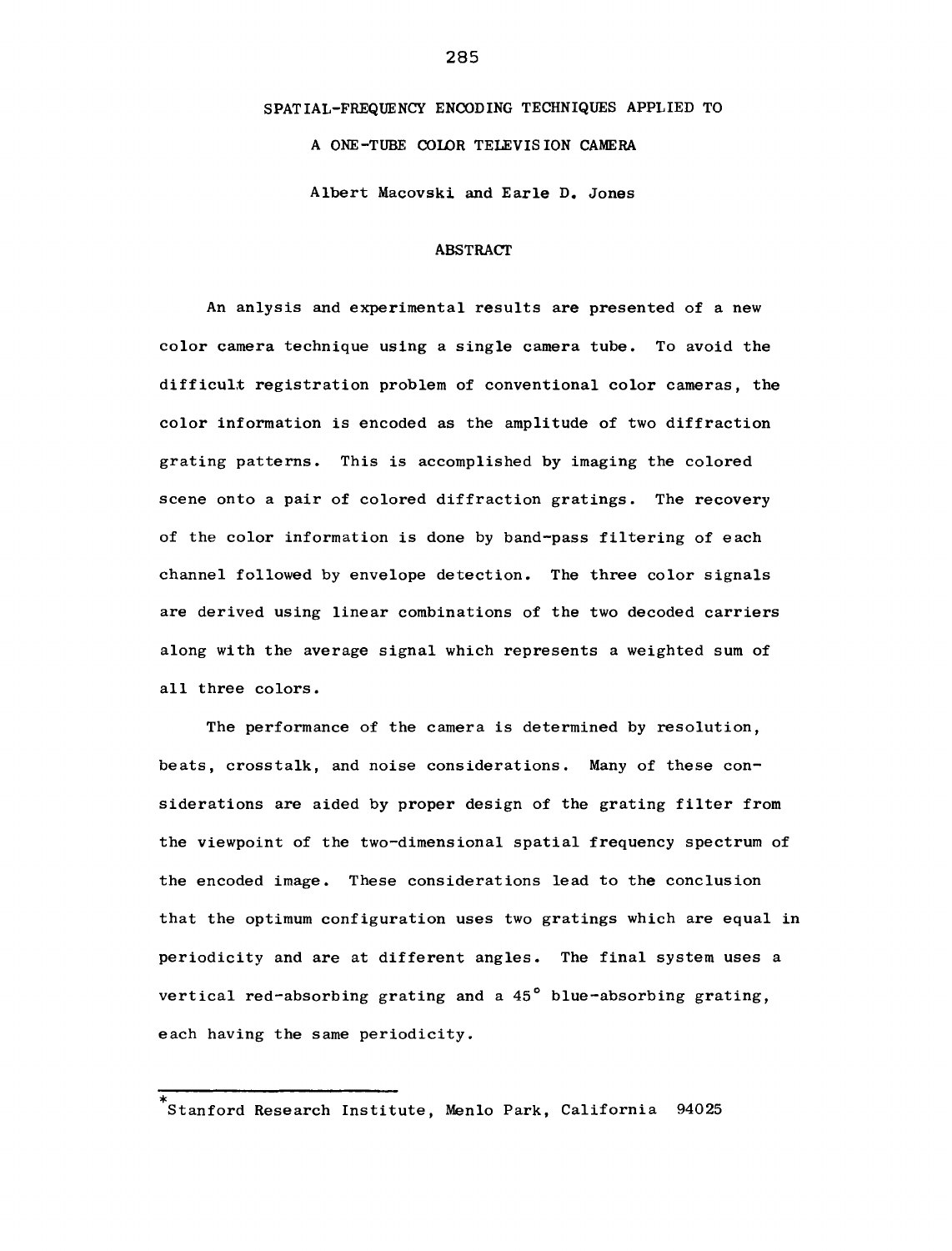#### INTRODUCTION

**For** the past few years Stanford Research Institute, under the support of RCA, Inc., has studied techniques by which color information can be encoded with black-and-white processes. The first experiments demonstrated the feasibility of recording color information onto blackand-white film through the use of a spatial-frequency carrier technique. Later a similar approach was used in conjunction with a single vidicon television camera to create a color television signal. This paper reports the results of the television camera portion of that research project.

Color television cameras today have limited acceptance because they are expensive and difficult to maintain. This is primarily because the output signal is derived from three separate camera tubes. This problem necessitates rugged and accurate construction to provide proper optical registration, as well as stable, accurately controlled circuits to ensure tracking of the three scanning beams. A number of attempts have been made to minimize these difficult problems; for example, a four-tube camera was developed for the purpose of making the broad-band luminance signal immune to registry errors by deriving it from a single camera tube rather than from the sum of the red, green, and blue cameras.  $\begin{array}{cc} 1 & \text{The colored edges} \end{array}$ caused by misregistration of these three tubes, however, continues to be a

<sup>1.</sup> H. N. Koznowski and S. L. Bondell, "Recent Developments in Color Television Camera Equipment," IEEE Trans. on Broadcasting, Vol. BC-9, pp. 31-36, February 1963.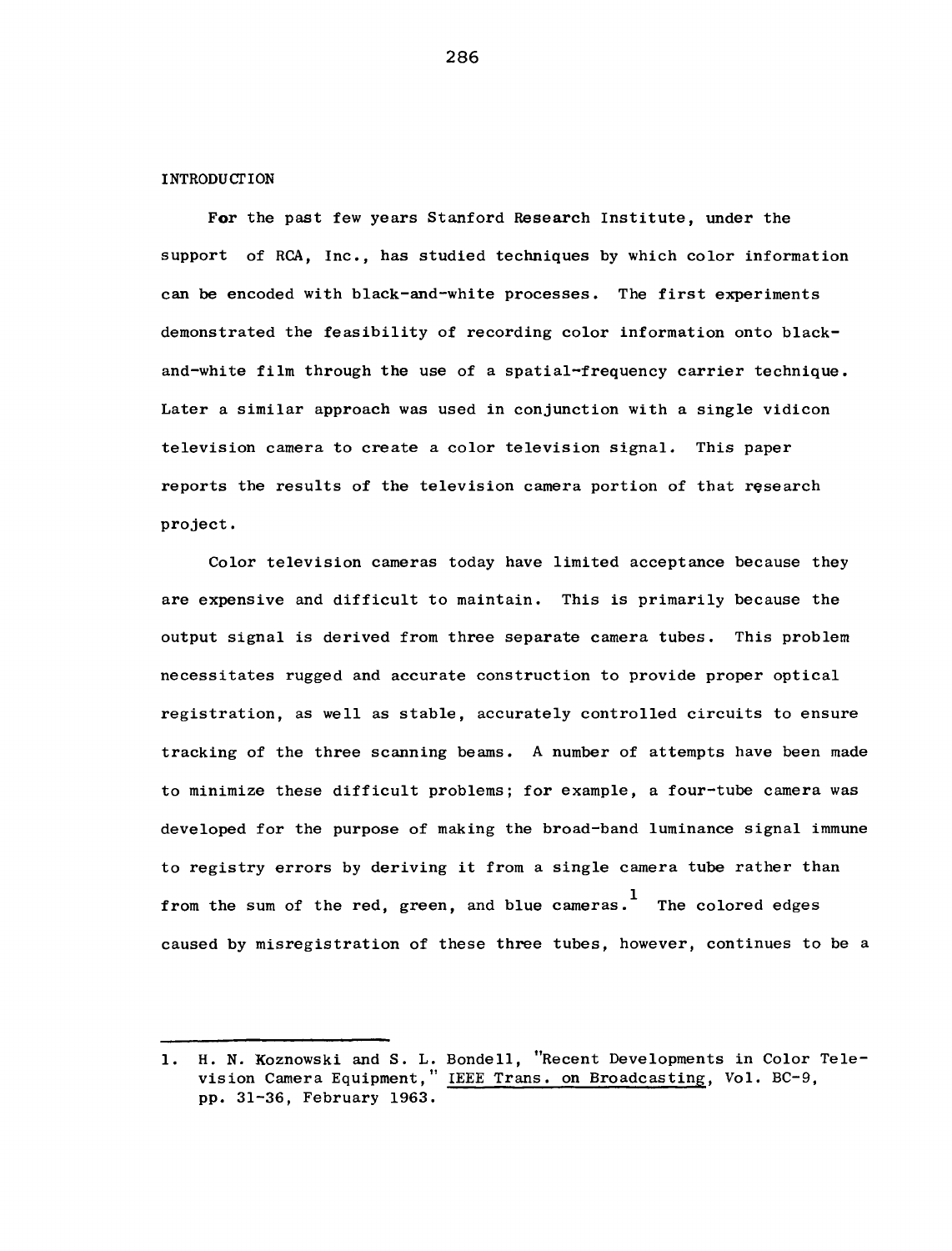problem. Another approach uses field-sequential color cameras employing moving color filters in the optical path of the camera.<sup>2</sup> Field-sequential cameras require accurate field storage devices, such as magnetic discs, to provide a compatible parallel readout of the serial red, green, and blue information. Even when done properly, the system suffers from color breakup for objects that move and therefore occupy different positions during successive field scans. Some field-sequential systems have been operated at field rates higher than standard to avoid color breakup. These systems, however, require expensive scan converters and usually suffer a resolution loss.

Another class of television cameras exists, including the one described here, where the various colors are encoded on spatial-frequency carriers or grating structures. This class represents the most successful approach to the registration problem to date. Two subclasses can be described. One subclass of these employs an optical filter consisting of alternating vertical lines of color filter material. The chrominance information modulates a subcarrier in phase and amplitude. The color signal is then extracted by sampling the video signal at the appropriate time for each color. The principal difficulty with this system is the severe requirement on scan linearity, since no reference exists for the sampling signal. A similar approach has been used employing two registered camera tubes where one tube supplied the luminance signal and the other contained a coarse structure of alternating red and blue lines. 3 This coarse line structure was adequate, since only relatively narrow-band chrominance information was derived from this tube. The tube with the grating structures supplied the red and blue signals; the green signal was derived by subtracting the red and blue signals from the luminance signal output of the

<sup>2.</sup> C. G. Lloyd, "Chromacoder Colorcasting," IRE Trans. on Broadcast Transmission Systems, Vol. PGBTS-1, March 1955.

<sup>3.</sup> P. S. Carnt and G. B. Townsend, Color Television, London: Iliffe Books Ltd., 1961, p. 72.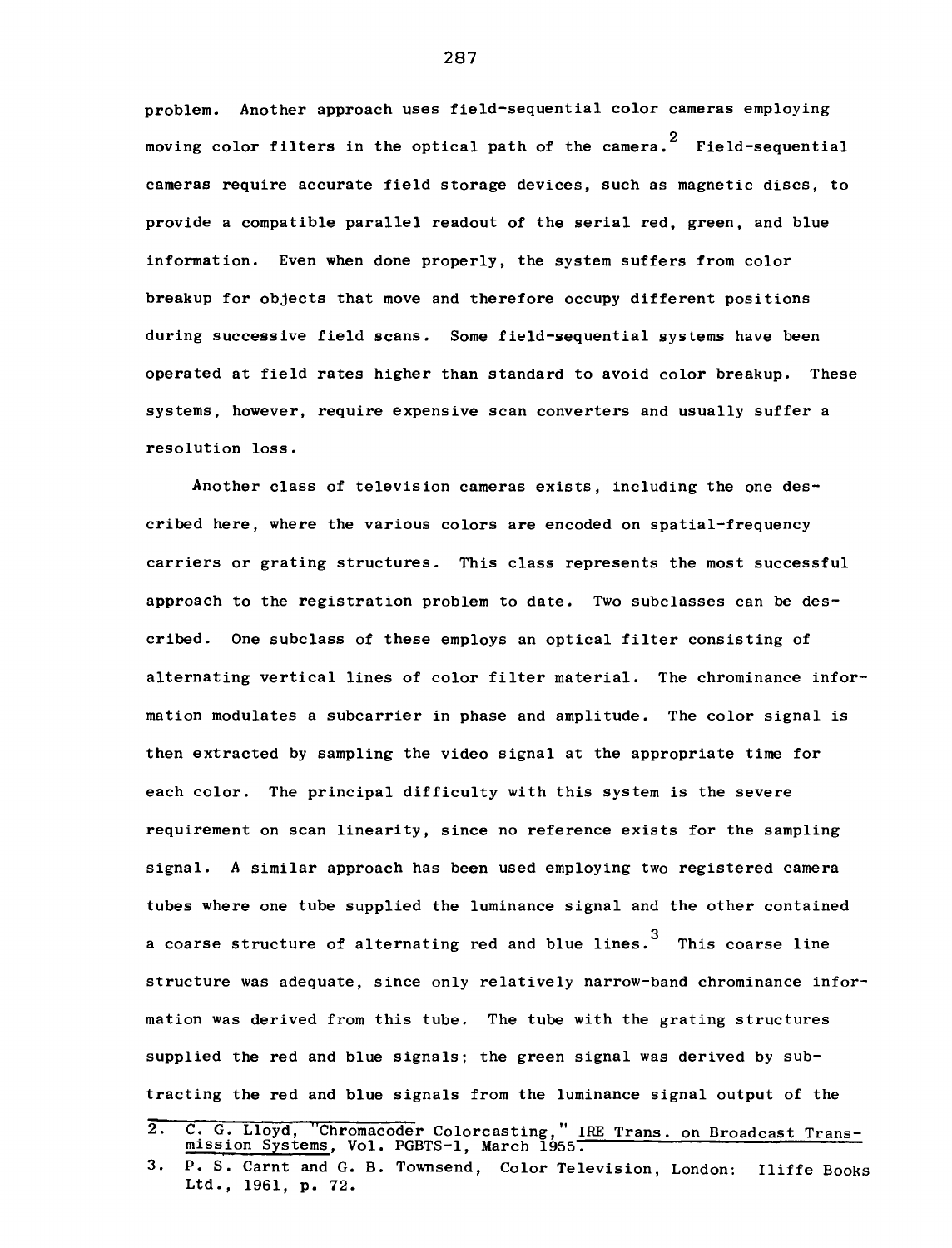other camera tube. The scan-linearity requirement is somewhat relaxed by the wide color stripes, but the camera is still far from ideal because of the remaining scan-linearity problem and the need to register the two tubes.

The other subclass of systems employs frequency multiplexing, where the various color components appear at different frequencies and can be conveniently separated by electrical filtering.<sup>4,5</sup> These systems are quite immune to the normal changes in scan linearity, since the resulting frequency changes are not large enough to significantly alter the selectivity characteristics of the filters. The difficulty with these stems from crowding of the frequency spectrum. The various color encoding carriers are created by colored gratings in an image plane that cause the color information to modulate a carrier. These carrier frequencies, in addition to any beats between them, must not fall within the luminance and chrominance pass bands. If all of these grating structures consist of vertical lines, the problem of beats is difficult to avoid. The resultant grating frequencies when scanned should be outside the luminance pass band. Any attempt at meeting these requirements would require a camera tube with ultrahigh resolution, far beyond that required for the conventional broadcast standards.

This paper describes a novel system that makes efficient use of the two-dimensional resolution capability of a camera tube and avoids the problem of beat visibility.  $\begin{bmatrix} 6 \\ 7 \end{bmatrix}$  Thus a conventional vidicon camera tube achieves sufficiently high performance that the limiting component in the overall system is still the color receiver.

<sup>4.</sup> U.S. Patent No. 2,733,291, R. D. Kell, January 31, 1956.

<sup>5. &</sup>quot;Electronics Abroad," Electronics, Vol. 40, pp. 235-236, January 1967. 6. U.S. Patent No. 3,378,633, A. Macovski, April 16, 1968.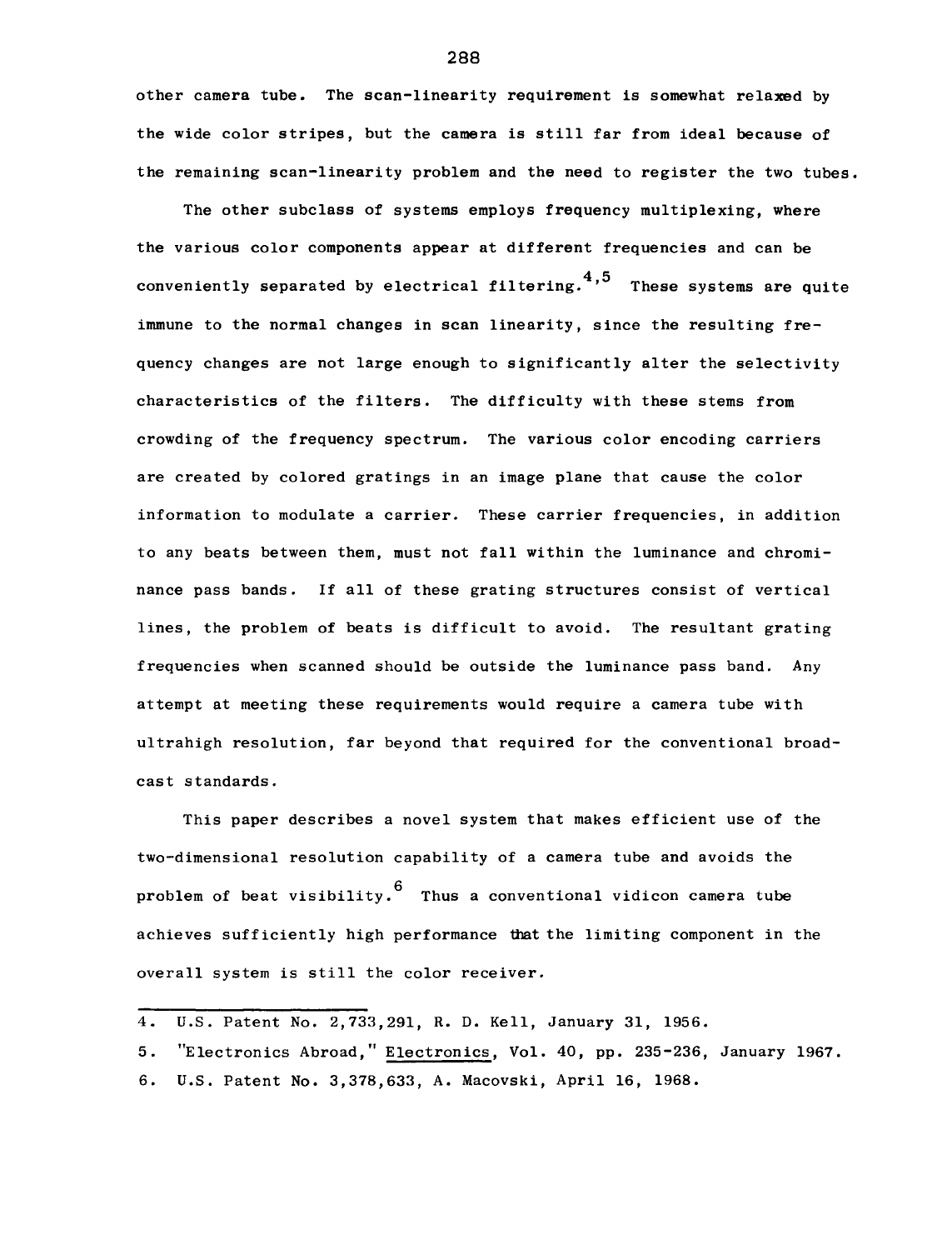### SPATIAL FREQUENCY SPECTRUM

We first examine the two-dimensional spatial-frequency spectrum of the camera to see where the additional color information can be added. In television systems, assuming ideal camera devices and reproducers, the resolution in the horizontal direction is limited by the bandwidth, and that in the vertical direction is limited by the number of scanning lines. If we restrict our discussion to U.S. standards, it is convenient to express both vertical and horizontal spatial frequencies in terms of equivalent electrical frequency in megahertz. For example, the maximum resolvable horizontal spatial frequency  $f_{\mathbf{y}}$ , given a bandwidth of f MHz, is given by

$$
f_x = \frac{f}{v}
$$

where v is the horizontal scan velocity in unit distance per  $\mu$ s. Using this same notation, any spatial frequency in any direction can be expressed as an equivalent electrical frequency divided by v . This notation is convenient in that it is independent of the camera-tube dimensions. The maximum resolvable vertical spatial frequency is given by

$$
f_{\text{y max}} = \frac{N}{2L}
$$

where N is the number of active scanning lines and L is the raster height. This can be expressed in terms of equivalent electrical frequency by multiplying the above expression by v , the scanning velocity. For the U.S. standards

$$
N = 485
$$
, and L =  $(\frac{3}{4})53.0 \mu s \cdot v$ 

 $\pmb{\ast}$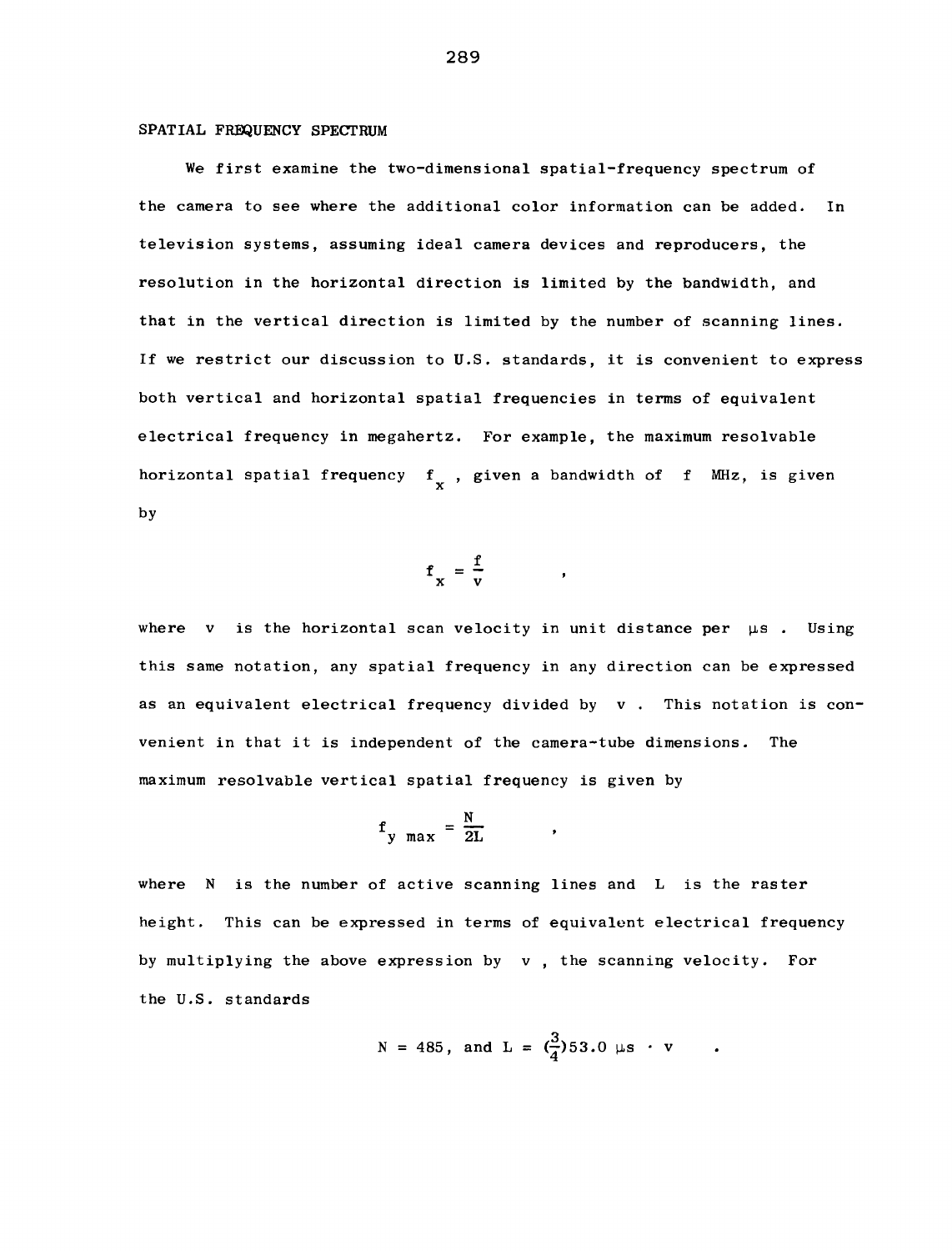Then

$$
f_{\text{y max}} = \frac{6.1 \text{ MHz}}{v}
$$

The equivalent electrical frequency is 6.1 MHz.

Figure 1 shows one quadrant of a two-dimensional spatial-frequency spectrum with the axes dimensioned in equivalent electrical frequency (MHz). The spatial-frequency capability of the vidicon camera is shown as a quartercircle of radius 6 MHz. The U.S television standards appear as a square with sides of 4 MHz. (The real equivalent frequency of 6.1 MHz derived earlier must be multiplied by the Kell factor to obtain the nominal vertical resolution.) The average color-receiver capability is shown as a rectangle with  $f_{\bf x}$  approximately 3 MHz and  $f_{\bf y}$  established by the standards at 4 MHz. These numbers are only approximate and are used to show that a significant portion of the vidicon capability is not being used. Further, this type of diagram shows where the available resolution capability lines in the spatial-frequency spectrum. Third, it allows one to compute directly the spatial and temporal frequency of beat patterns that appear in the picture when stripe or grating structures are used.

## ENCODING OPTICS

In color television, two narrow-band sources of chrominance information must be added to the wideband luminance signal in order to fully define the desired image. In the camera described here, color information is encoded as amplitude modulation onto spatial-frequency carriers using colored gratings. Figure 2 shows the simplest embodiment of such a system. Lens  $L_1$  images the scene to be televised onto a filter plane. The relay lens,  $L_0$ , images the filter plane onto the vidicon photocathode. The filter is a colored grating structure comprising alternate vertical stripes of cyan filter separated by transparent stripes. Disposed at some convenient angle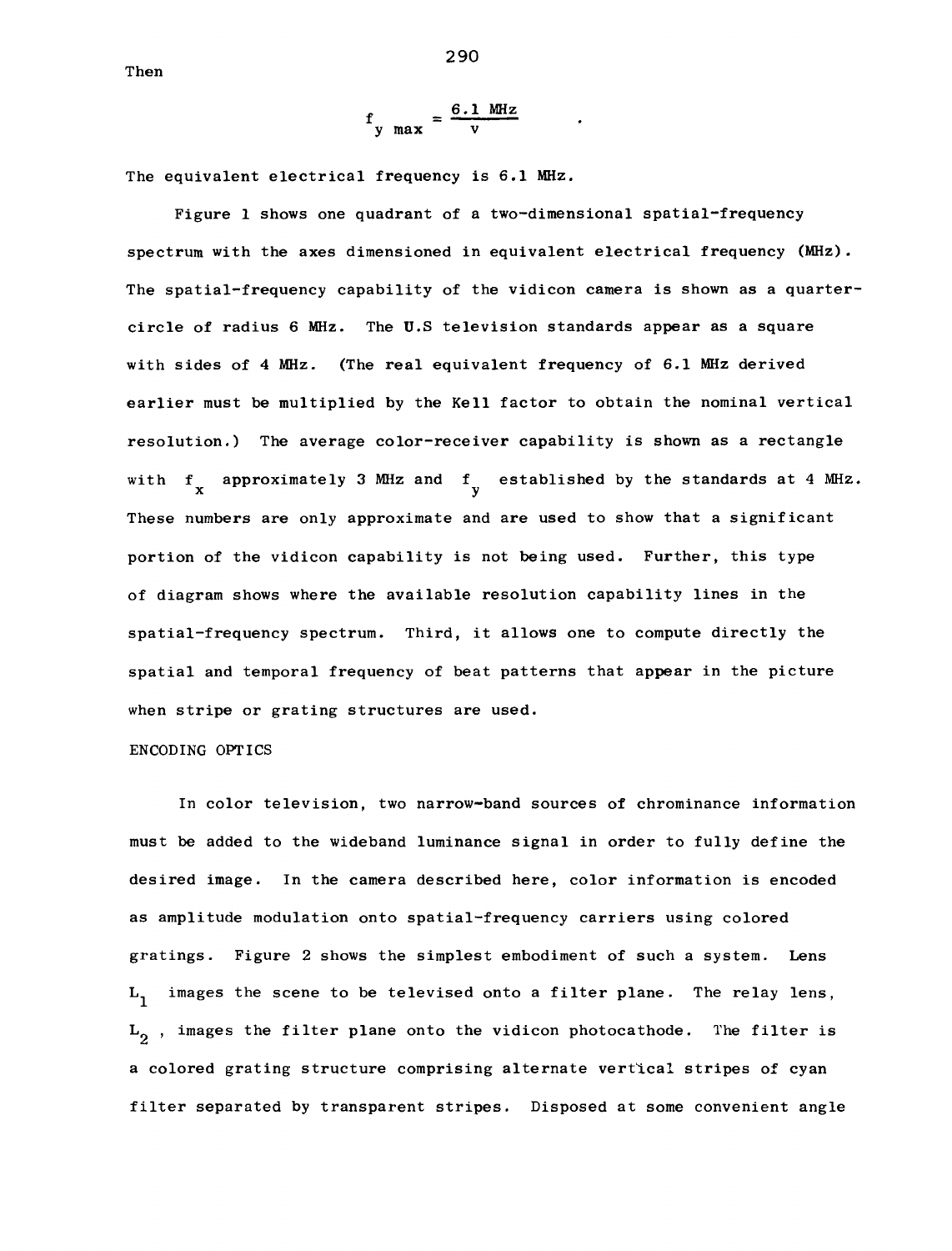to the cyan stripes is a grating of alternate yellow and transparent stripes. Assuming ideal filters, the cyan material passes blue and green light and blocks only the red portion of the spectrum. Thus the cyan grating is a grating only to red light. Similarly, the yellow grating acts only on the blue component of the incoming light, passing the red and green components undisturbed.

As the vidicon is scanned, two carriers are generated, because the red component of the light causes a vertical grating pattern on the vidicon faceplate and the blue component causes a diagonal grating pattern. The two gratings must be used in such a fashion that the resulting grating signals, as well as the beat between the two signals, will have acceptably low visibility in the luminance pass band. In addition, the grating spatial frequencies must be within the camera resolution limits so that the grating signals can be resolved with adequate signal-to-noise ratio. As shown in Figure 1, the cyan (red encoding) grating is placed in a convenient portion of the spectrum on the  $f_x$  axis. This point appears on the  $f_x$  axis, since the x-component of its spatial frequency is 5.0 MHz and the y-component is zero (vertical lines). The yellow (blue-encoding) grating is placed diagonally at an angle of approximately 45°. It has the same spatial frequency as the red-encoding grating. Thus both gratings have the same spatial frequencies located at the edge of the camera resolution limit and create electrical frequencies that are outside the luminance pass band of the receiver. Although the beat between the two carriers occurs at the relatively low electrical frequency of 1.5 MHz, it has a spatial frequency of 3.8 MHz. The spatial frequency and angle of the resulting beat pattern can be determined from Figure 1. The distance between the two points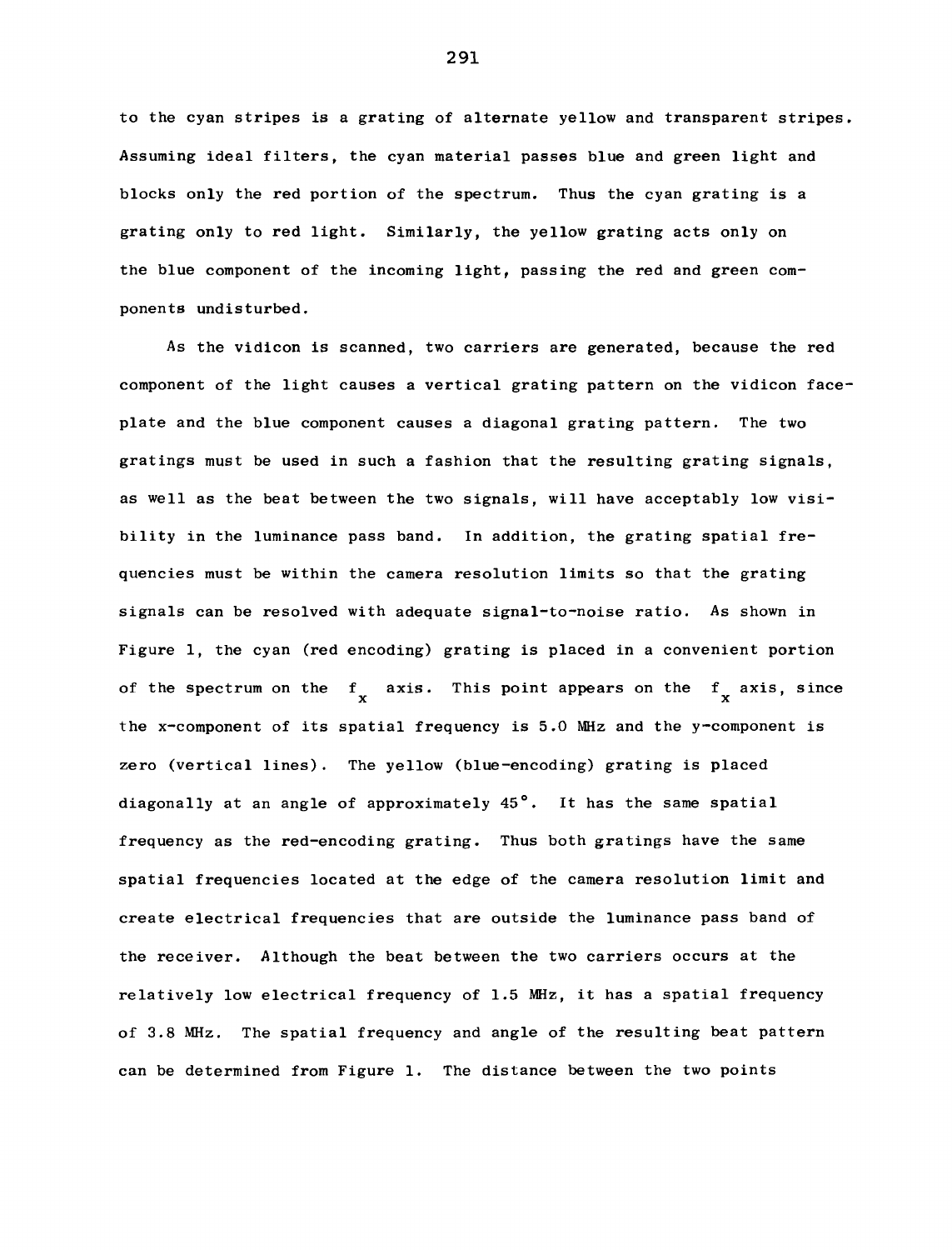corresponds to the spatial frequency of the beat, and the direction of the line connecting the two points indicates the axis of the resulting beat. Although the electrical frequency of the beat is well within the luminance pass band, its visibility is low because of the high spatial frequency. With ideal cyan and yellow gratings and a linear camera, no beat will be visible. Since ideal yellow and cyan filters do not absorb in the same part of the spectrum, there is no color that will interact with both gratings, creating a product action and thereby producing beats. With practical filters, however, each filter has some absorption in its pass band and some attenuation in its stop band so that a beat is generated. In addition, the nonlinearity of vidicon cameras will create a beat wherever both red and blue signals are present simultaneously. However, the cameras that have been built show that the relatively small beat amplitude and its high spatial frequency combine to make the beat essentially invisible.

The relay lens system shown in Figure 2 represents the most straightforward arrangement of lens, filter plane, and vidicon. Alternative methods exist. For example, the encoding filter could be placed inside the vidicon envelope, directly against the photoconductor. It could also be placed outside the camera, with a fiber optics faceplate used to place the filter into optical contact with the vidicon photocathode. The relay lens has the advantage that a simple, unmodified vidicon can be used. The relay lens arrangement also allows one to employ a large, coarse filter structure, since the relay lens can be used to demagnify the filter. A field lens would be included in the optical design to achieve higher light efficiency. The disadvantages of the relay lens approach are the added cost and size of the lens itself.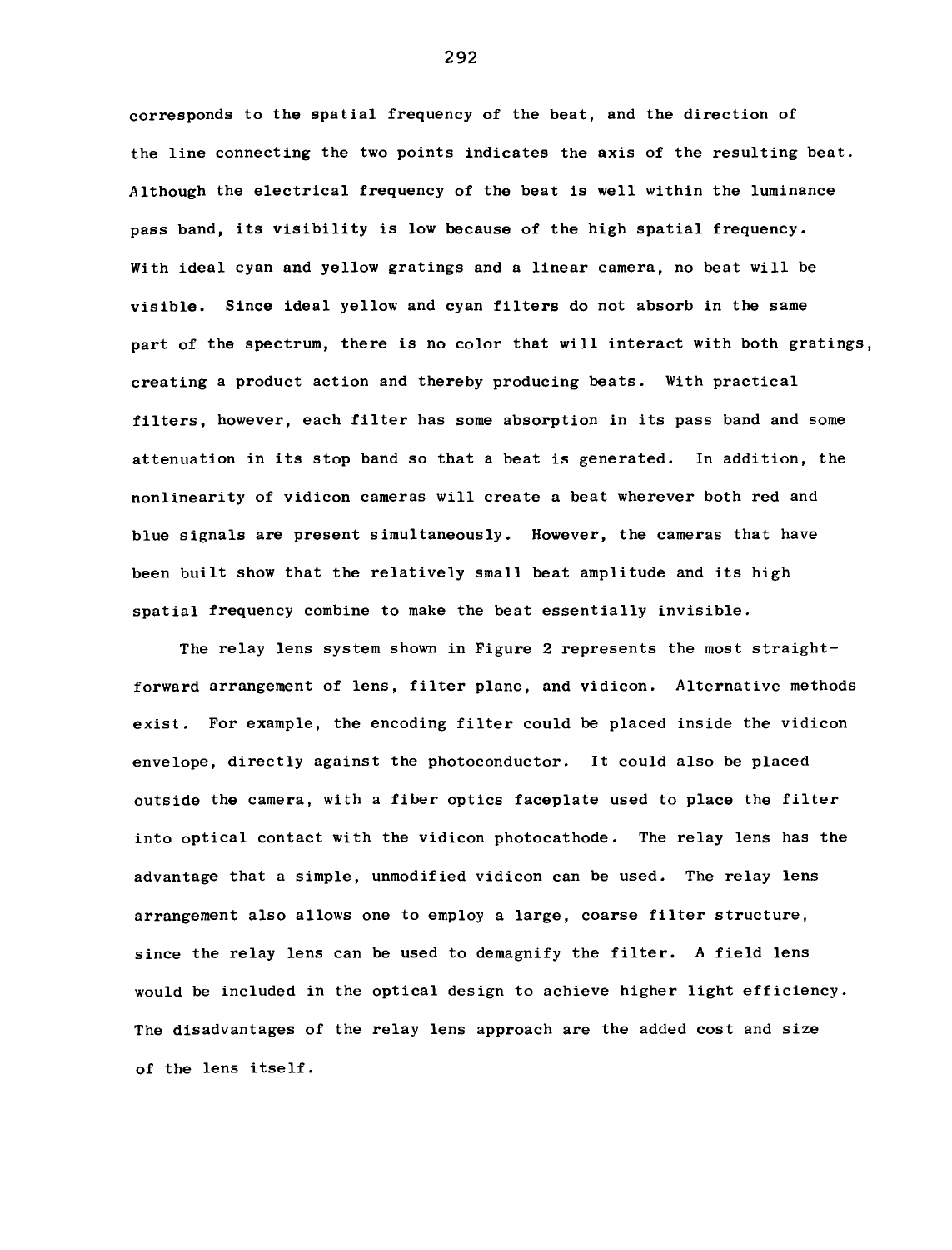#### DECODING ELECTRONICS

When the two-color encoding gratings are disposed as described above, the two resulting carrier frequencies are in the ratio of  $\sqrt{2}$  to one. The frequencies chosen were approximately 5.0 and 3.5 MHz. The spectrum of the vidicon signal and the filters used to separate the various components are shown in Figure 3. A system block diagram is shown in Figure 4.

The bandwidths around each color carrier provide 0.5 MHz chrominance bandwidth, which represents typical home-instrument performance. Larger bandwidths can be used but give greater overlap in the spectrum and increased crosstalk between the various channels. The most serious crosstalk in the system occurs when high-frequency luminance signals appear in the lowerfrequency (3.5 MHz) color channel. This crosstalk appears as a blue edge occurring where high-frequency luminance signals are present, such as sharp luminance transitions. The solution to this problem, as would be expected, is to make the recovered 3.5-MHz color signal large compared to the luminance crosstalk. The amplitude of the color signal is increased by using an efficient grating having good absorption in the desired region. Highfrequency luminance information can be reduced by using astigmatic optics (a weak cylindrical lens) that limit the high-frequency response in the horizontal direction only. The models that have been built show that crosstalk can be reduced to a negligible level. After the various channels are separated, the high-frequency luminance response can be restored using horizontal aperture compensation.<sup>7</sup>

## LINEARITY CONSIDERATIONS

The linearity of this system has been studied both analytically and experimentally. We first consider the linearity problem caused by the nonlinear transfer characteristic of a vidicon. Assuming a constant gamma,

<sup>7.</sup> G. M. Glasford, Fundamental of Television Engineering, New York: McGraw-Hill, Inc., 1955, pp. 484, 495-497.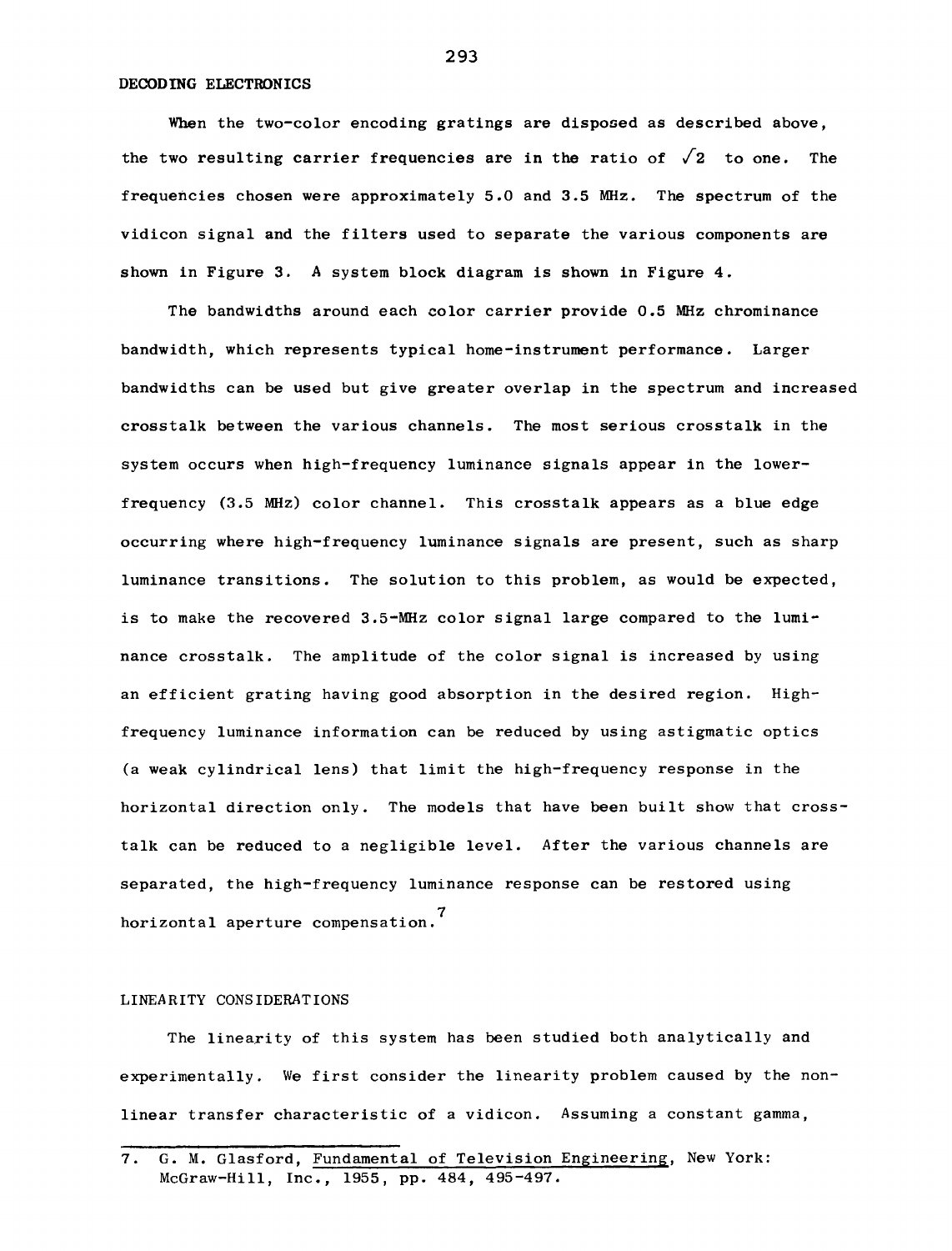the transfer characteristic of a vidicon is given by

$$
\mathbf{i} = \mathbf{I}^{\gamma}
$$

where i is the output current and I the incident light intensity. For a given color, the average light intensity on the photocathode will be *A*  Let the peak intensity of the fundamental component of the red encoding grating be  $P_r$  and that of the blue encoding grating be  $P_b$ . The resulting signal current is thus given by

$$
i = (A + P_{r} \cos \omega t + P_{b} \cos \omega_{b} t)^{\gamma}
$$

where  $\omega_{\mathbf{r}}$  and  $\omega_{\mathbf{b}}$  are the carrier frequencies due to the red-encoding and blue-encoding gratings. This expression is expanded below in a series including terms up to the third order. The average value of the expression represents the luminance components, and the fundamental amplitudes of  $cos\omega_{\mathbf{k}}t$  and  $cos\omega_{\mathbf{k}}t$  represent the envelope-detected red and blue amplitudes. Harmonics and products of these frequencies are not important, since they do not contribute to the output. The resulting signal current is given by

$$
i = A^{\gamma} \left\{ 1 + \frac{\gamma (\gamma - 1)}{4} \left[ \left( \frac{P_r}{A} \right)^2 + \left( \frac{P_b}{A} \right)^2 \right] \right\}
$$
  
+  $A^{\gamma} \left\{ \frac{P_r}{A} + \frac{\gamma (\gamma - 1) (\gamma - 2)}{24} \left[ 3 \left( \frac{P_r}{A} \right)^3 + 6 \frac{P_r}{A} \left( \frac{P_b}{A} \right)^2 \right] \right\} \cos \omega_r t$   
+  $A^{\gamma} \left\{ \frac{P_b}{A} + \frac{\gamma (\gamma - 1) (\gamma - 2)}{24} \left[ 3 \left( \frac{P_b}{A} \right)^3 + 6 \frac{P_b}{A} \left( \frac{P_r}{A} \right)^2 \right] \right\} \cos \omega_b t$ 

The first term represents the Y , or luminance, output; the peak values of the second and third terms represent the red and blue outputs, respectively. Note that the relative amplitudes of these components (which determine the generated color) depend only on the ratio of the various peak-to-average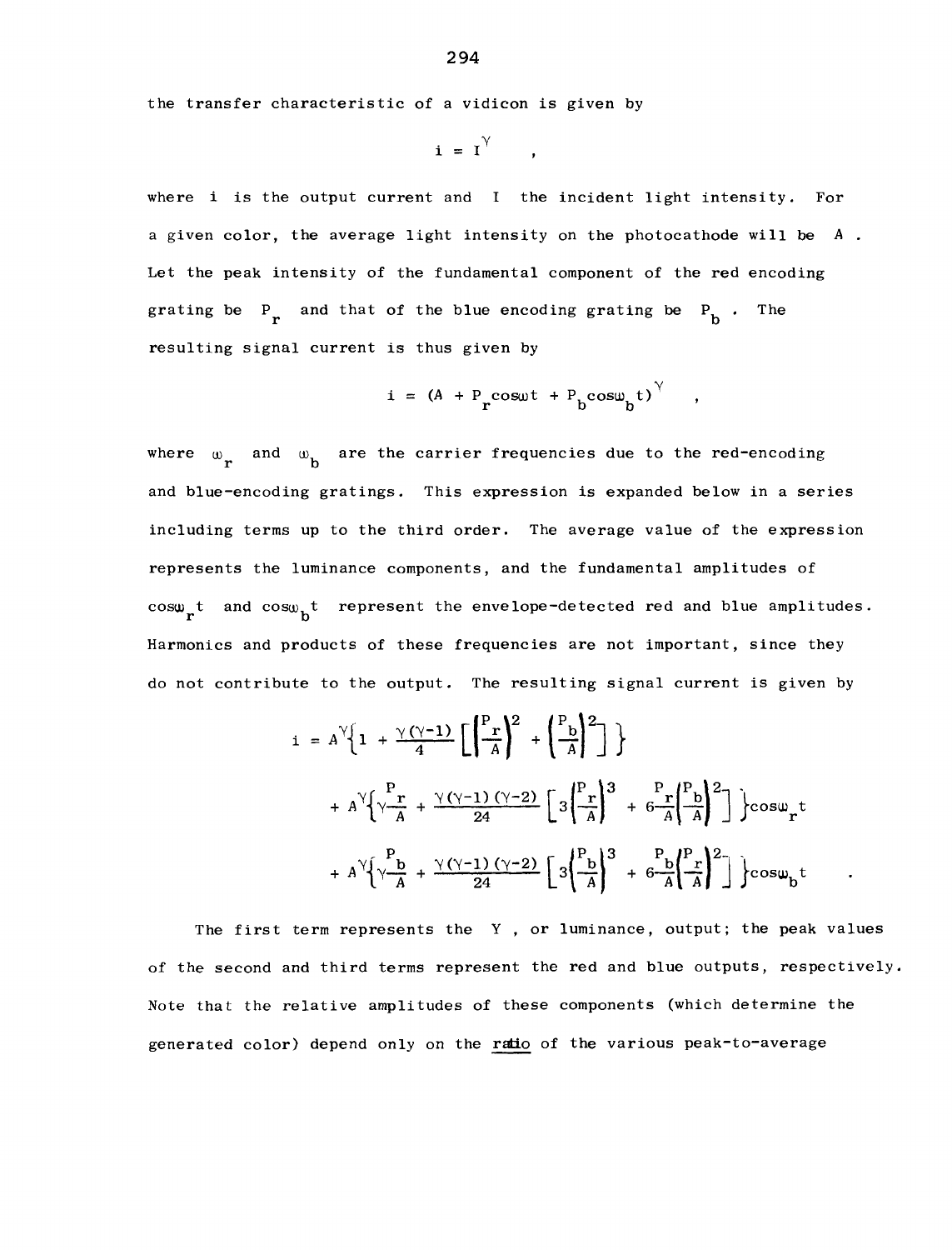values of the intensities, and not on their absolute intensity. Thus each color will track properly over the dynamic range. For example, if the balance is set up properly on any step of a neutral grey scale, it will remain balanced over the entire grey scale, since the relative amplitudes of luminance, red, and blue, (and therefore green) will be in the same ratio for all values of intensity.

Even though the ratio of the signals are not affected by the nonlinear vidicon characteristic, the derived signals R-Y and B-Y can be adversely affected. As shown in Figure 4, the color and luminance signals are combined to form  $(R-Y)$  and  $(B-Y)$ . The relative amplitudes of R and Y are adjusted to be equal for a white signal where  $R = B = G = Y = 1$ . In order to make (R-Y) zero for this condition, using a gamma of 0.5, the red signal must be made 3.28 larger than that of the Y signal. The magnitude of (R-Y) is given by

$$
(R-Y) = A^{\frac{1}{2}} \left\{ 3.28 \left[ \frac{P_r}{A} + \frac{1}{32} \left\{ 3 \left( \frac{P_r}{A} \right)^3 + 6 \left( \frac{P_r}{A} \right) \left( \frac{P_b}{A} \right)^2 \right\} \right] - 1 + \frac{1}{16} \left[ \left( \frac{P_r}{A} \right)^2 + \left( \frac{P_b}{A} \right)^2 \right] \right\}
$$

This equation shows the nonlinear transfer characteristic between (R-Y) and  $\left(\frac{P_r}{A}\right)$ . Colors with relatively high values of  $\left(\frac{P_r}{A}\right)$  (red and magenta) generate significantly higher color difference output than negative (R-Y) signals (green and cyan) that have low values of  $\left(\frac{P_{r}}{A}\right)$ . For example, using the constant luminance ratios, a unity-amplitude red signal has  $A = 0.3$ ,  $P_r = 0.3$  and  $P_b = 0$  resulting in an (R-Y) output of 1.45. For a normalized cyan signal  $A = 0.7$ ,  $P_r = 0$  and  $P_b = 0.1$  the  $(R-Y)$  output in this case is -0.834, showing the asymmetry of the system. The principal effect of this nonlinearity is to produce somewhat overly saturated reds and blues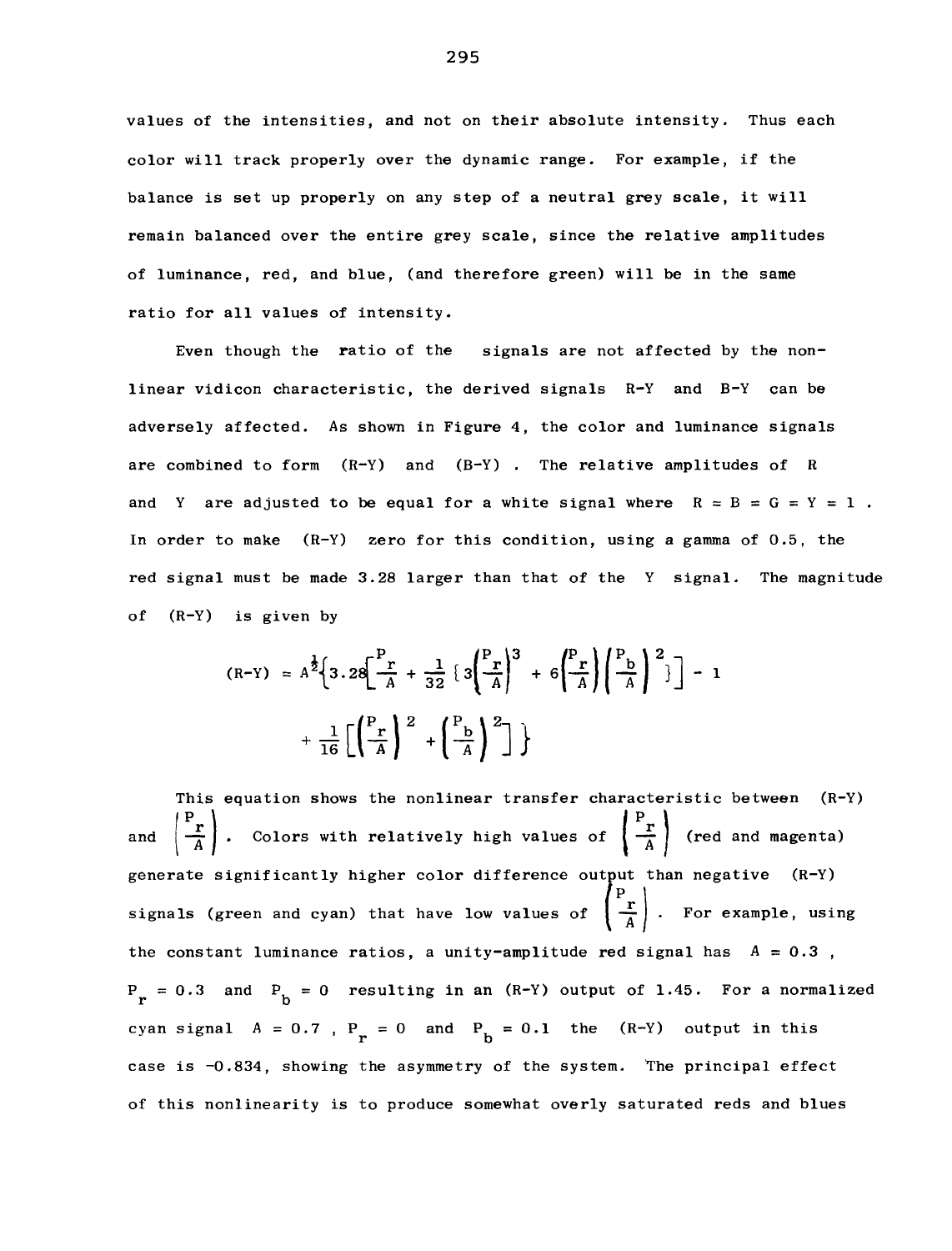and somewhat desaturated greens. A simple gamma corrector on the color difference signals will correct this problem without hurting the color balance. Alternatively the entire signal,  $i = I_{\gamma}$ , can be gamma corrected.

The color balance can also be adversely affected by nonlinearity in the envelope detector. The threshold effect common to envelope detection produces a reduced gain at low input levels. This results in reduced red and blue output in low-light areas, with a resulting shift to the green in these darker regions. The solution to this problem is to linearize the envelope detector. Two linearizing methods have been used successfully. First, one can ensure that the signals are large compared to the diode threshold. A second method uses a feedback type of envelope detector where the effective signal level is increased in the crossover region of the detector.

#### PERFORMANCE CHARACTERISTICS

Assuming idealized color-encoding filters, the spectral transmission averaged over the filter area is 0.5 in the red and blue portions of the spectrum and 1.0 in the green (see Figure 5). Together with the color characteristic of the vidicon these ratios produce a luminance signal having essentially the same characteristics as a constant luminance source.

The signal-to-noise ratios of the envelope-detected signals are comparable to that of the luminance signal. Although the peak value of the carriers is 10-20 percent of the full dynamic range of the camera, the color bandwidth is only 10-20 percent of the luminance bandwidth, thus providing comparable noise conditions. It is essential, however, that a number of steps be taken to ensure adequate noise performance. The camera preamplifier should be a low-noise FET preceded by a tuned filter to boost the response in the vicinity of the color carriers. Care should be taken in both light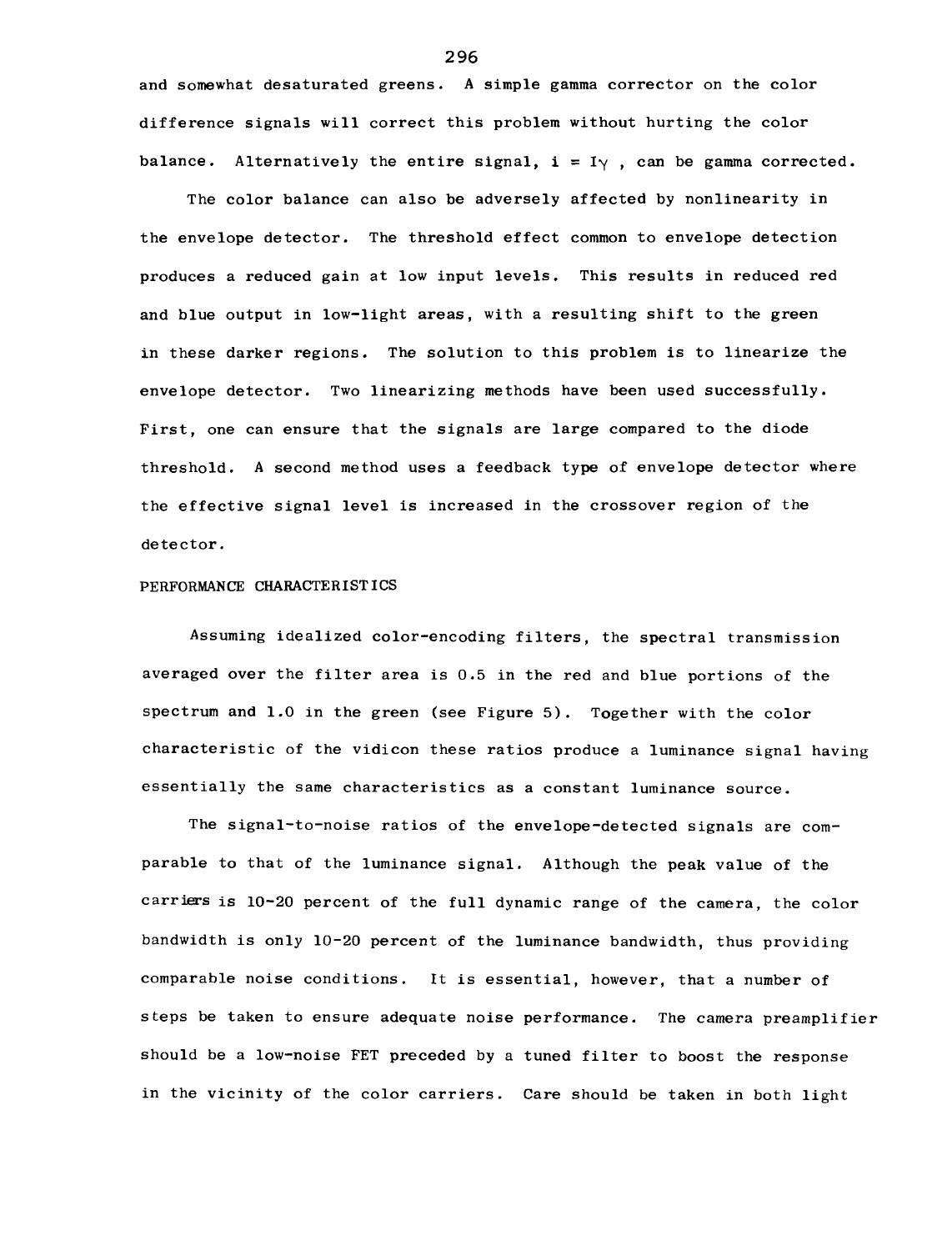and electron optics to ensure that the grating structures are well resolved over the entire field. *A* vidicon that proved suitable for this task was the RCA 8507.

*A* highlight overload causes clipping of the color carriers. The resulting reduction in the reproduced red and blue signals is interpreted as green. To avoid this condition, an automatic target control system can be used that detects the peak video signal and thus prevents overload. Since a system of this type is poor for live-camera use, where a single specular reflection can darken an entire scene, automatic target systems that work on the average signal are normally used. To allow an overload to take place without color distortion, a circuit was used that disables the color-difference signals when an overload occurs, resulting in a clipped white highlight rather than a green one.

#### EXPERIMENTAL RESULTS

The luminance and color-difference signals were fed into a conventional color receiver used as a monitor. The reproduced picture was of homeentertainment quality, being limited only by the receiver bandwidth. The recently announced low-cost RCA color camera series, including the PK701, PK730, and the PFS710 film series, are based on the techniques described in this paper. These cameras were demonstrated at the CATV Conference in San Francisco in 1969.

#### CONCLUS IONS

A color television camera can be constructed using a single camera tube, thus eliminating registration problems and reducing costs. By making efficient use of the two-dimensional spatial frequency spectrum of the camera,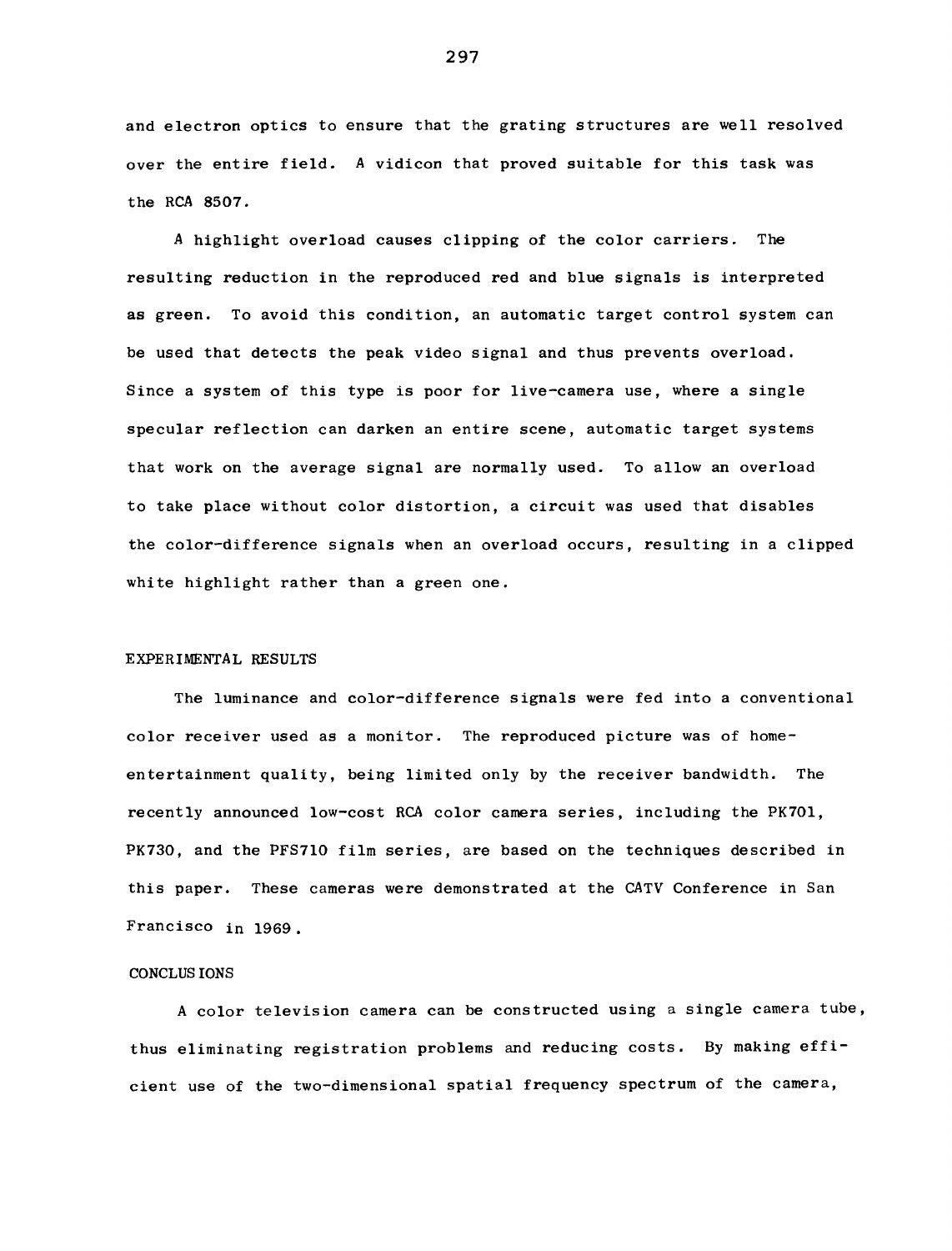the resolution requirements are little more than that of a black and white camera. Although the initial applications are in the area of industrial and educational areas, the basic concept should find its way into studio broadcast use.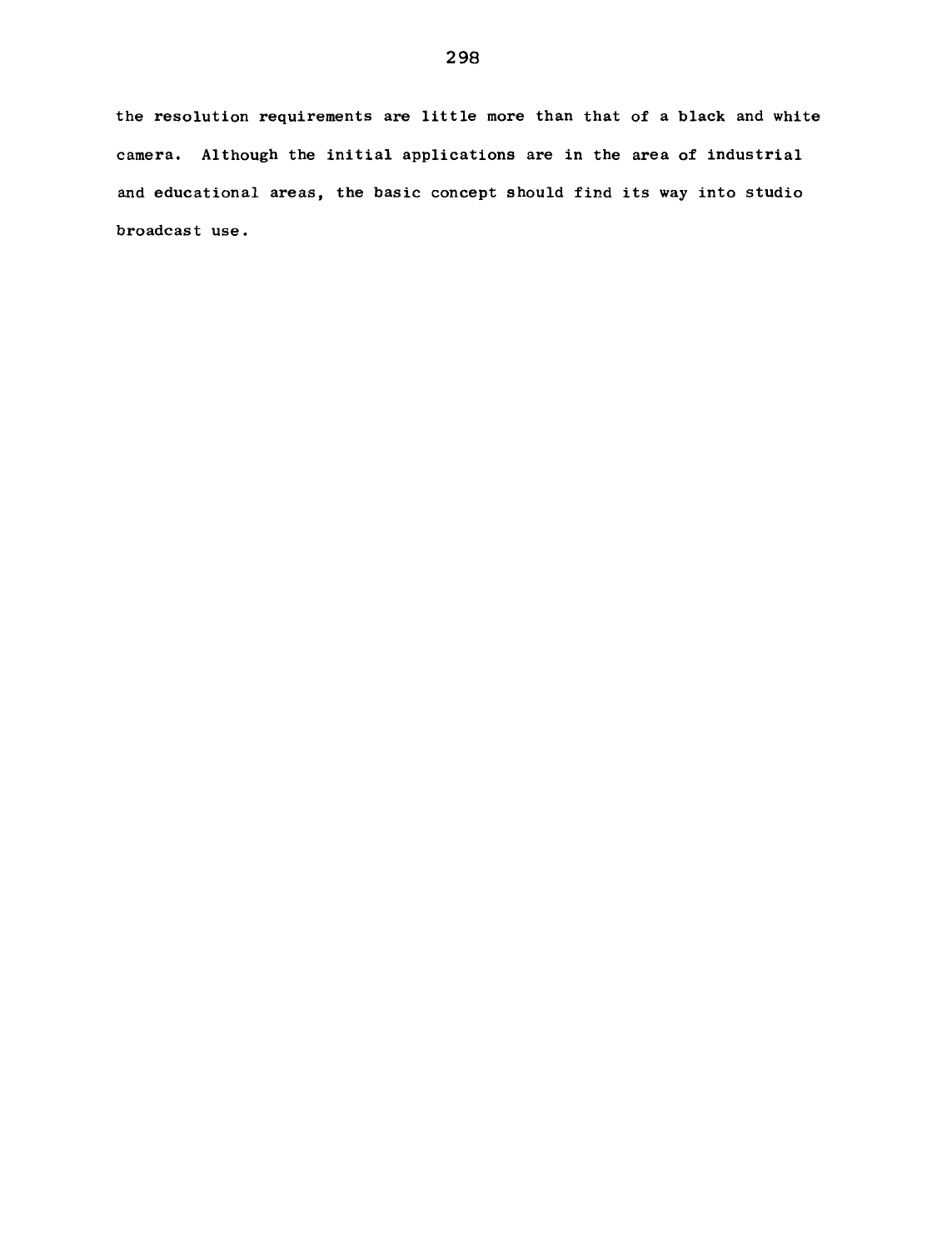## List of Illustrations

- Figure 1 Spatial-Frequency Diagram
- Figure 2 Single-Vidicon Relay-Lens TV Camera
- Figure 3 Vidicon Signal Spectrum
- Figure 4 System Block Diagram
- Figure 5 Average Spectral Transmission of Color-Encoding Filter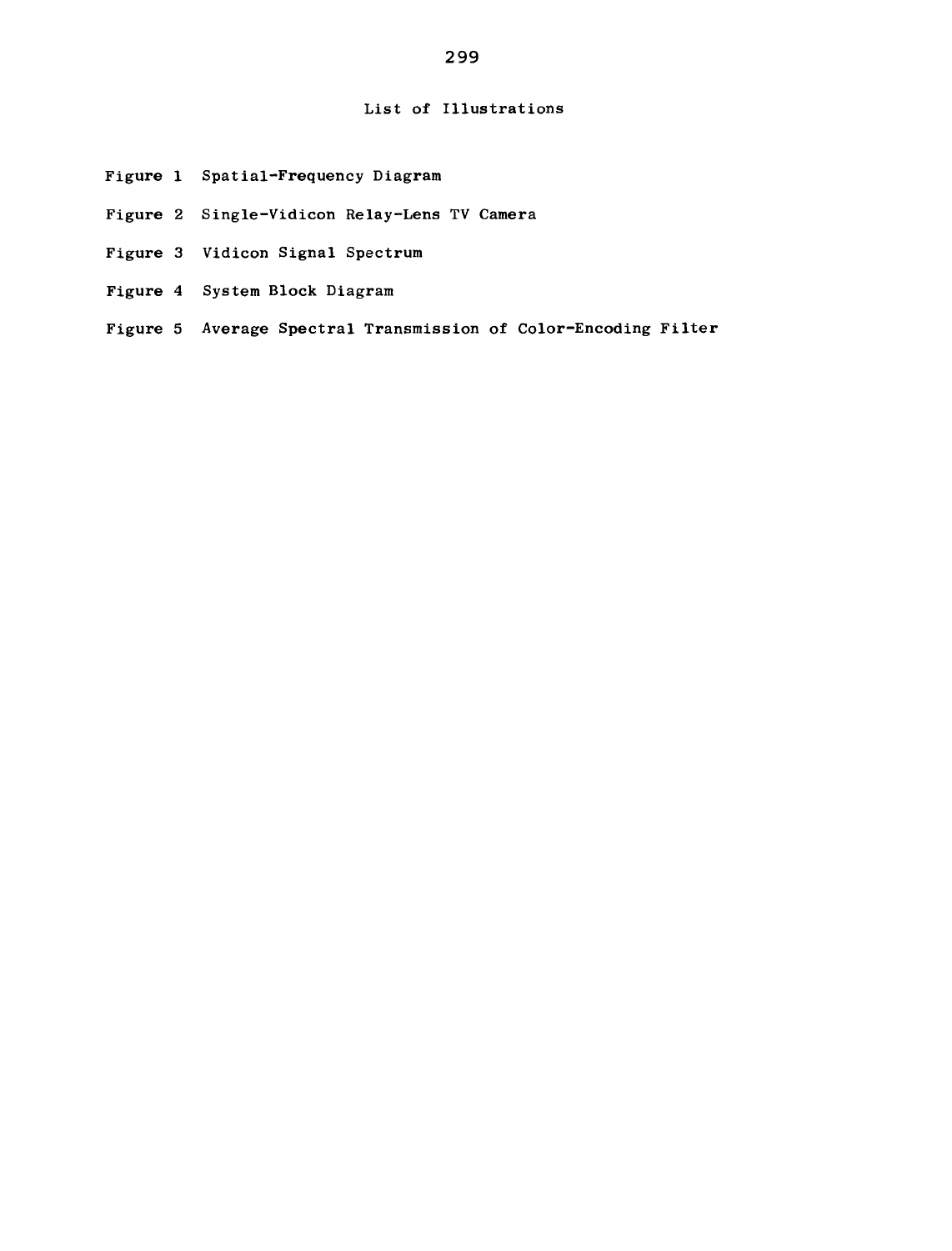

FIGURE 1 SPATIAL-FREQUENCY DIAGRAM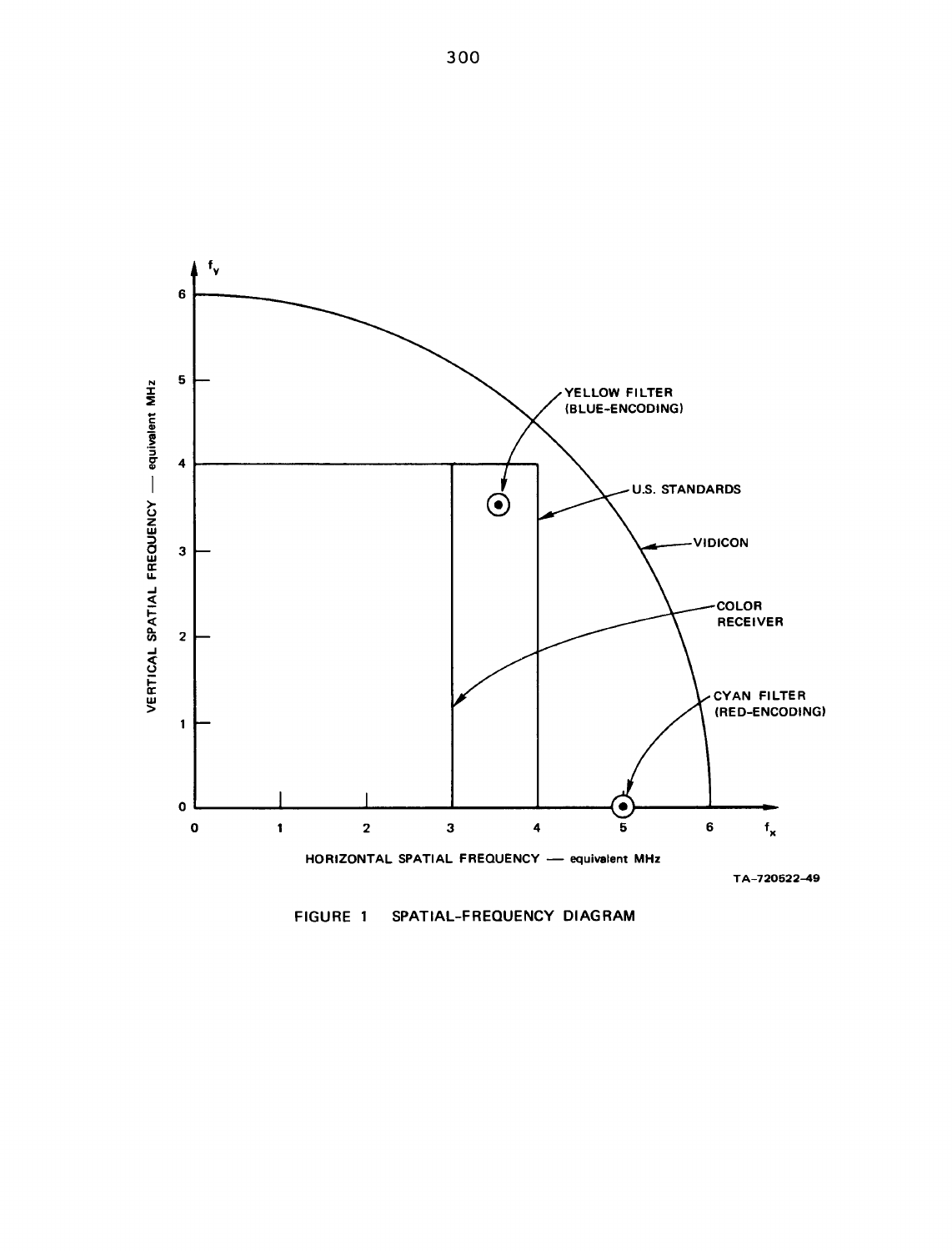

FIGURE 2 SINGLE-VIDICON RELAY-LENS TV CAMERA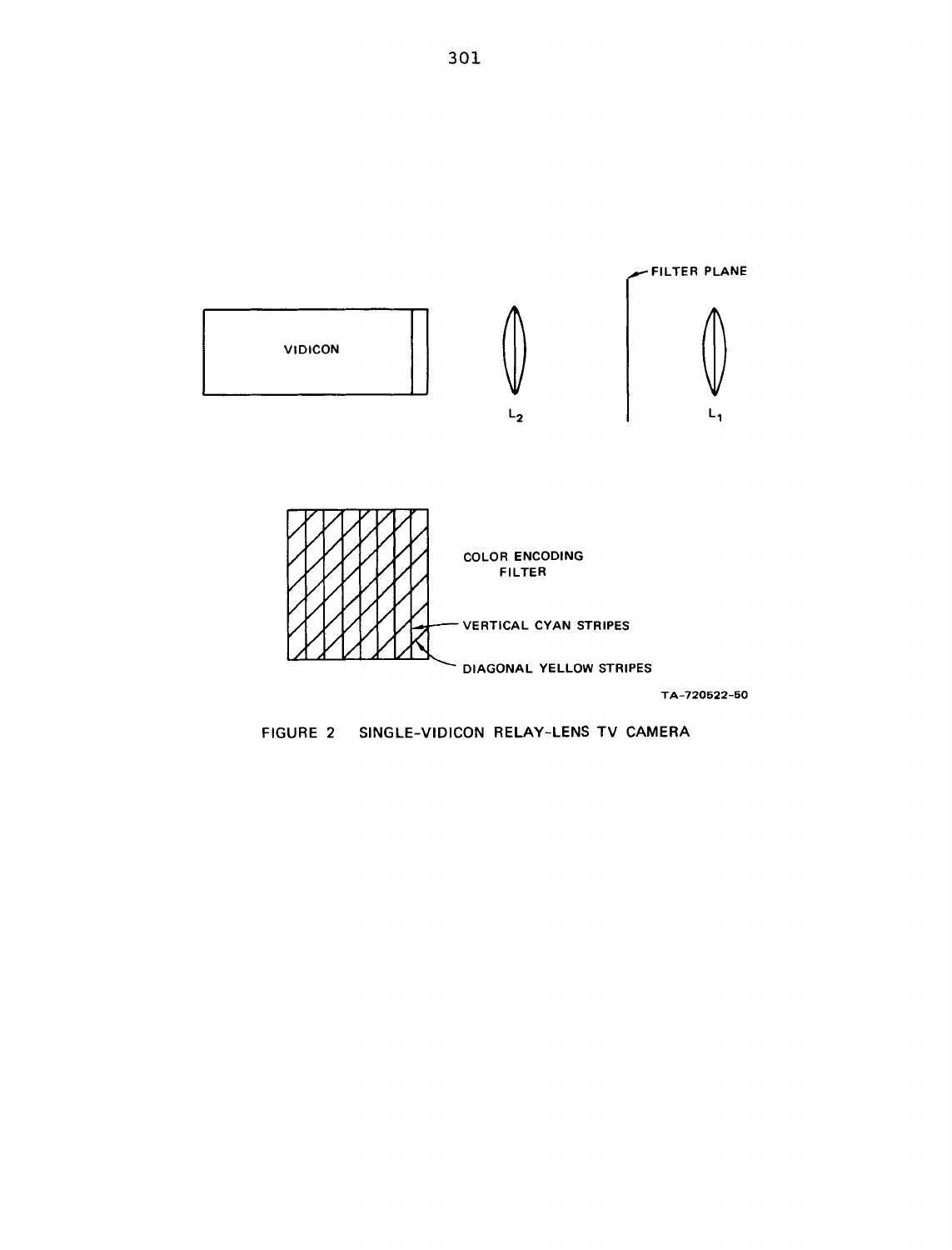

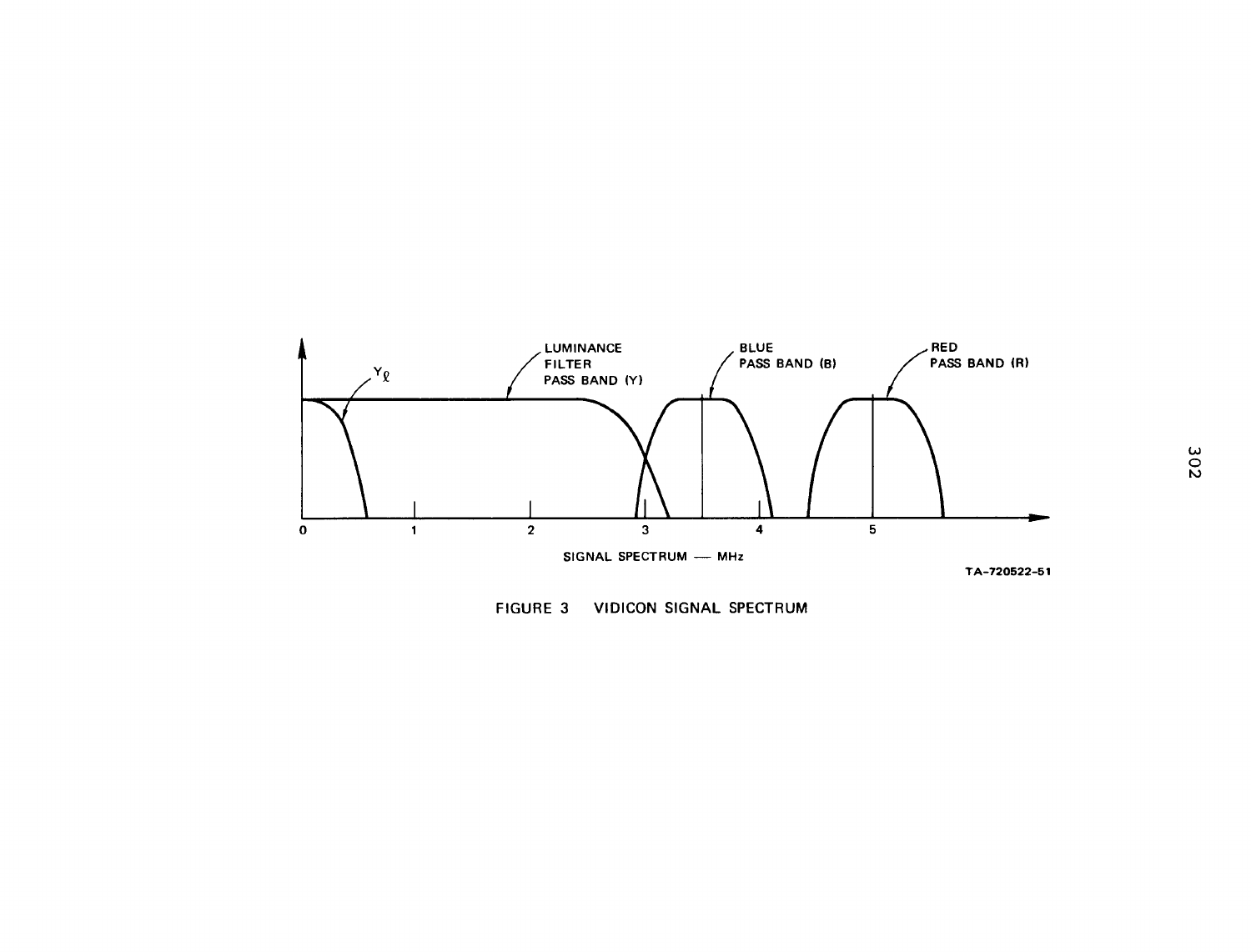

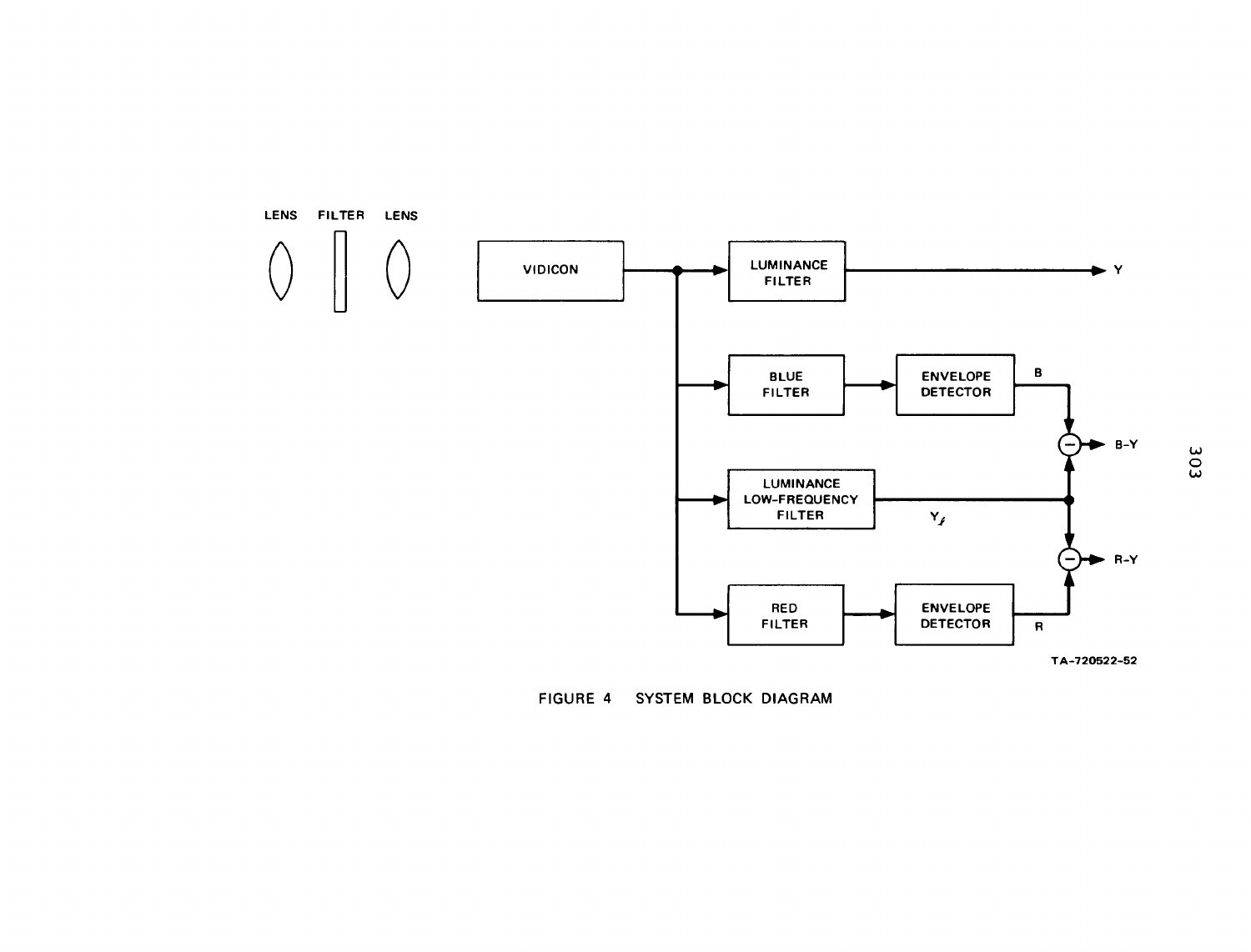